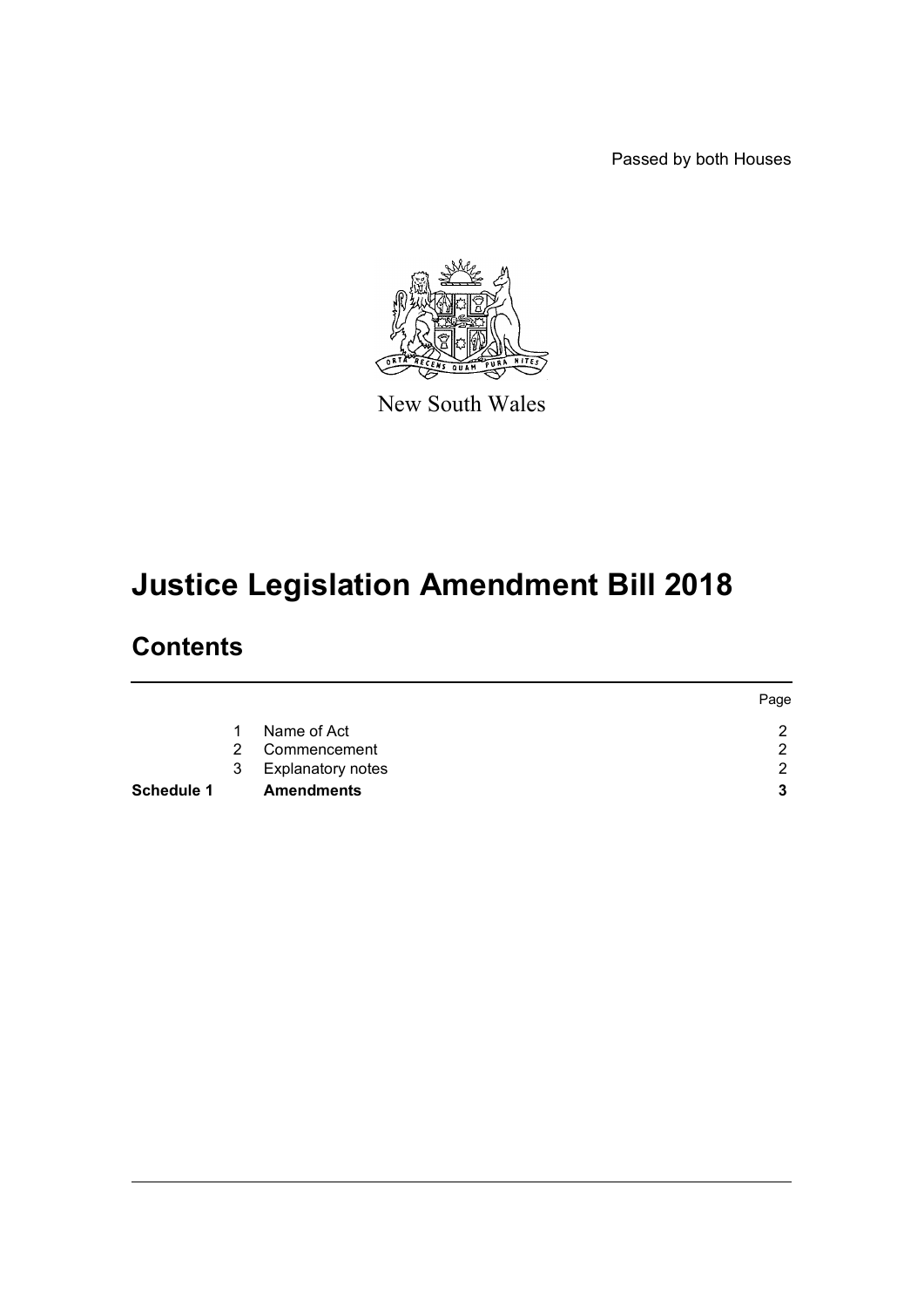*I certify that this public bill, which originated in the Legislative Assembly, has finally passed the Legislative Council and the Legislative Assembly of New South Wales.*

> *Clerk of the Legislative Assembly. Legislative Assembly, Sydney, , 2018*



New South Wales

# **Justice Legislation Amendment Bill 2018**

Act No , 2018

An Act to amend various Acts relating to courts and crimes and other related matters.

*I have examined this bill and find it to correspond in all respects with the bill as finally passed by both Houses.*

*Assistant Speaker of the Legislative Assembly.*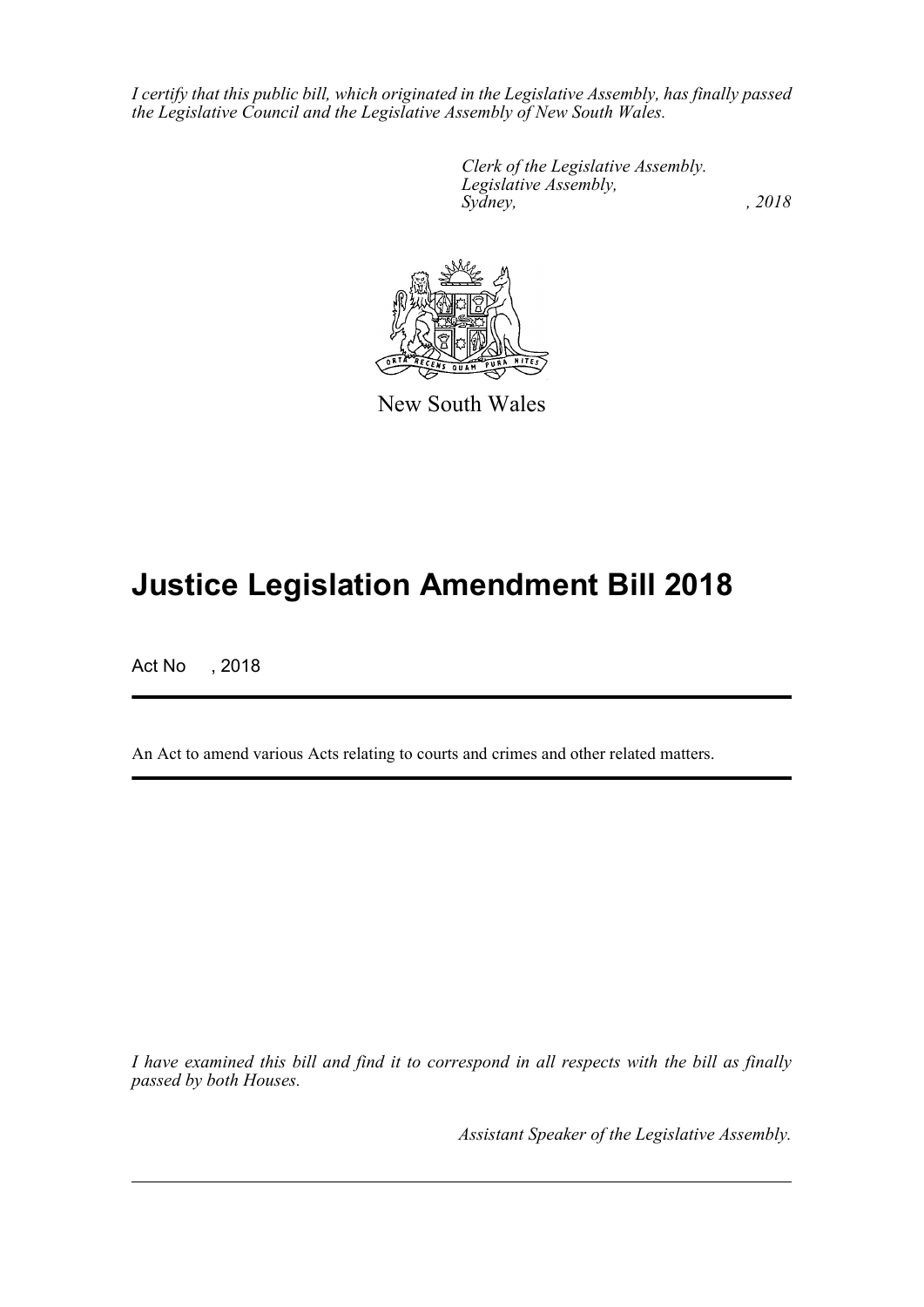Justice Legislation Amendment Bill 2018 [NSW]

## <span id="page-2-0"></span>**The Legislature of New South Wales enacts:**

## **1 Name of Act**

This Act is the *Justice Legislation Amendment Act 2018*.

# <span id="page-2-1"></span>**2 Commencement**

- (1) This Act commences on the date of assent to this Act, except as provided by this section.
- (2) Schedule 1.4 [3] and [4], 1.5 [2]–[9], 1.7, 1.8 and 1.11 [3] and [4] commence on a day or days to be appointed by proclamation.

## <span id="page-2-2"></span>**3 Explanatory notes**

The matter appearing under the heading "Explanatory note" in Schedule 1 does not form part of this Act.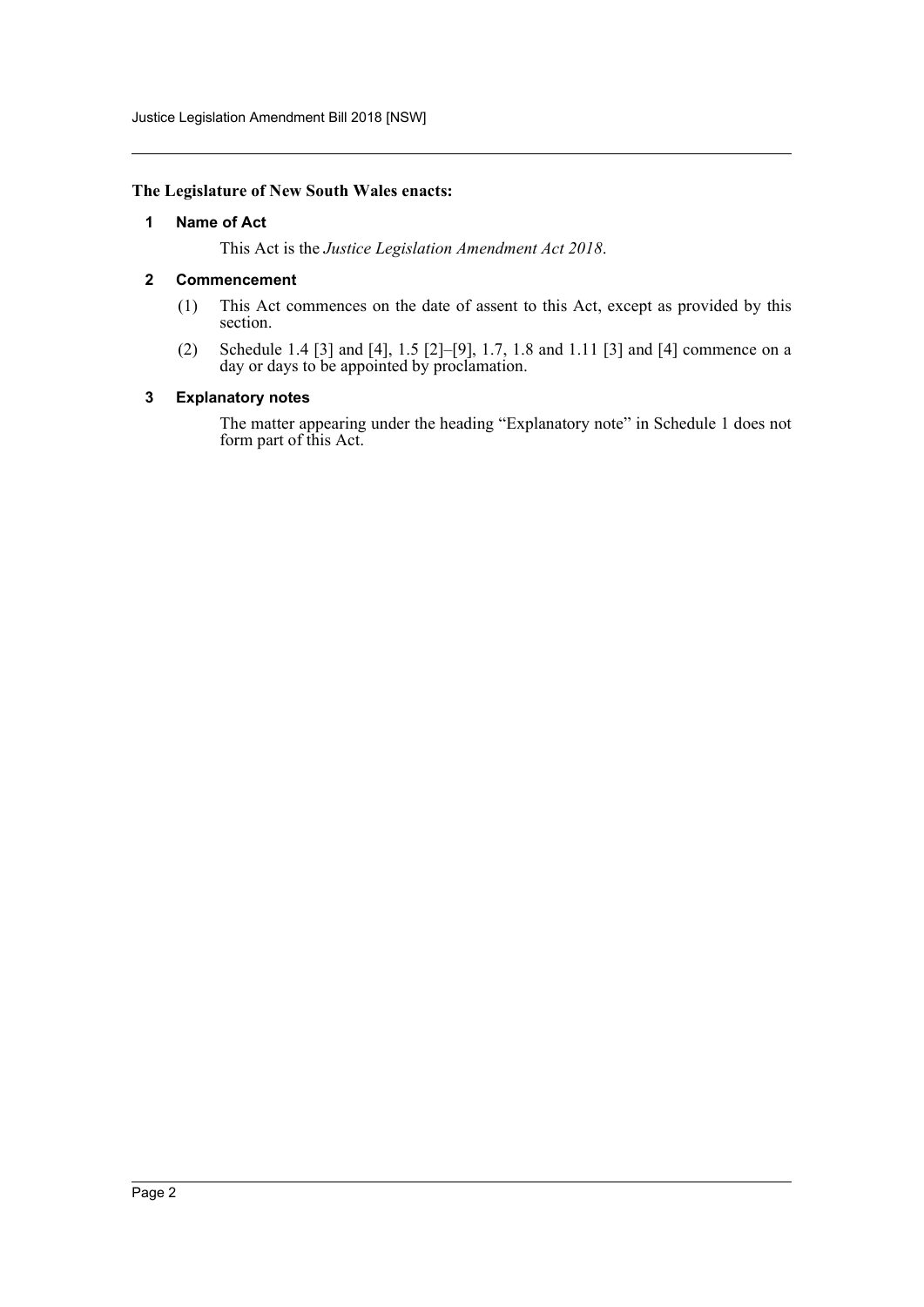# <span id="page-3-0"></span>**Schedule 1 Amendments**

# **1.1 Anti-Discrimination Act 1977 No 48**

# **[1] Section 25 Discrimination against applicants and employees**

Omit section 25 (1A) and (2A).

# **[2] Schedule 1 Savings and transitional provisions**

Insert at the end of clause 1 (1):

any other Act that amends this Act

## **Explanatory note**

**Item [1]** of the proposed amendments removes 2 exemptions to the general prohibition on discrimination on the ground of sex. The exemptions allowed an employer to not offer a pregnant woman a job or to dismiss a pregnant woman from her job if the woman was pregnant at the time she applied for or was interviewed for the job.

**Item [2]** enables savings and transitional regulations to be made as a consequence of the enactment of the proposed Act or any other Act that amends the *Anti-Discrimination Act 1977*.

# **1.2 Civil and Administrative Tribunal Act 2013 No 2**

# **[1] Section 45 Representation of parties**

Omit section 45 (4A). Insert instead:

- (4A) In proceedings that directly or significantly affect a child (that is, a person under the age of 18 years) who is not a party to the proceedings, the Tribunal may:
	- (a) appoint a person to act as guardian ad litem for the child, or
	- (b) order that the child be separately represented.
- (4B) The Tribunal may, at its discretion, revoke any appointment or order made under subsection (4) or (4A).

# **[2] Section 45 (5)**

Insert "or  $(4A)$  (b)" after "subsection  $(4)$  (c)".

# **[3] Section 45 (6)**

Omit "a party to proceedings". Insert instead "a party or other person".

# **[4] Section 45 (6)**

Insert "or other person" after "the party".

# **[5] Schedule 3 Administrative and Equal Opportunity Division**

Omit "(other than for the purposes of the *Community Services (Complaints, Reviews and Monitoring) Act 1993*)" from clause 9 (1).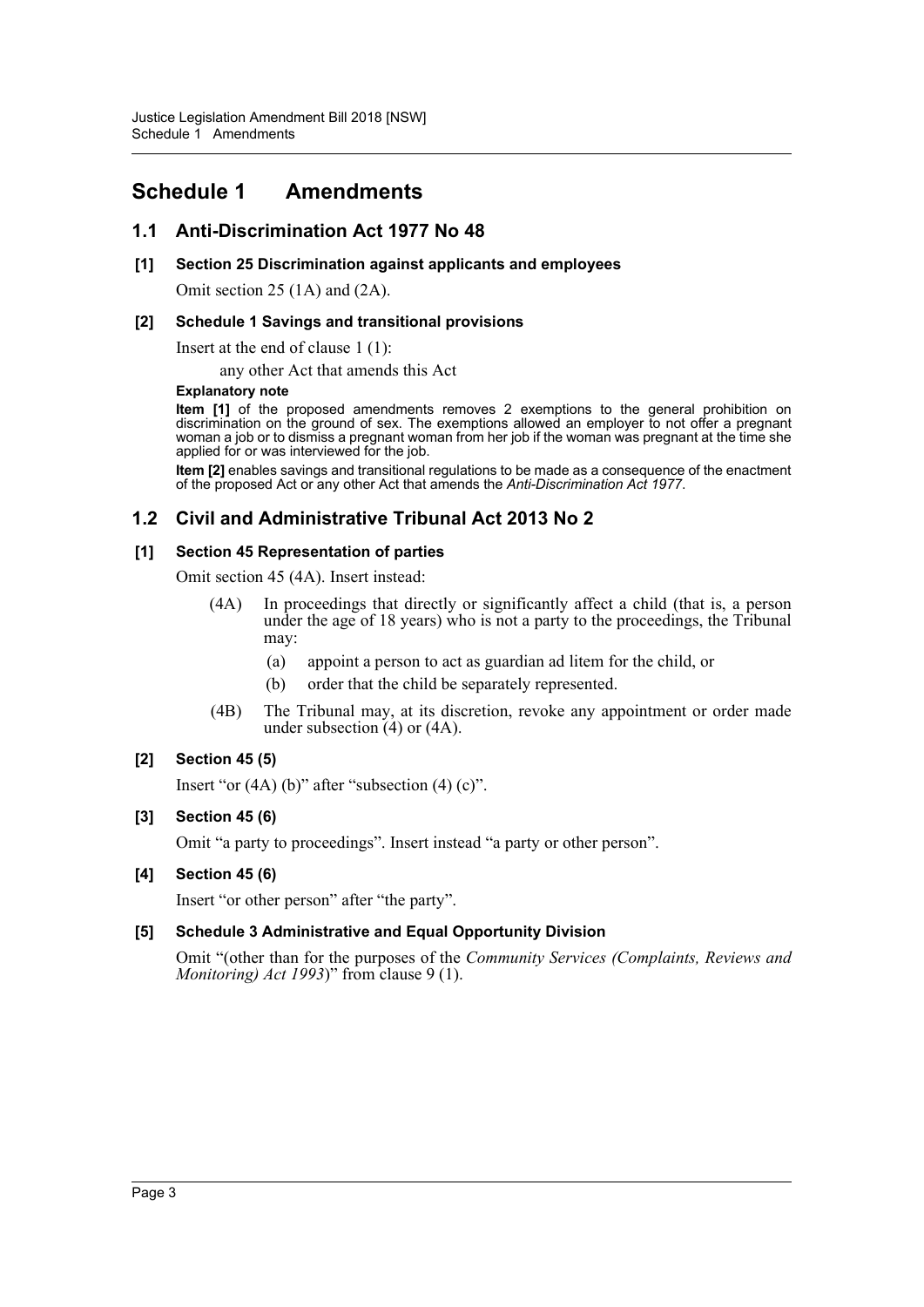# **[6] Schedule 6 Guardianship Division**

Omit "If the Tribunal is constituted by less than 3 Division members, the Tribunal" from clause 11 (2).

Insert instead "The Tribunal".

#### **Explanatory note**

**Item [1]** of the proposed amendments enables the Civil and Administrative Tribunal (*NCAT*) to appoint a person to act as a separate representative or guardian ad litem for a child in proceedings that directly or significantly affect the child, where the child is not a party to the proceedings. **Items [2]-[4]** are consequential amendments.

**Item [5]** provides that parties to proceedings under the *Community Services (Complaints, Reviews and Monitoring) Act 1993* in the Administrative and Equal Opportunity Division of NCAT are entitled to be represented by an Australian legal practitioner without NCAT having to grant leave. This is currently the case in all other proceedings under that Division.

**Item [6]** provides that a statement of written reasons is not required to be provided to the parties to proceedings in NCAT's Guardianship Division that relate to certain provisions of the *Guardianship Act 1987* irrespective of how many NCAT members are hearing the proceedings. Currently, a written statement of reasons is not required if the proceedings are heard by less than 3 NCAT members. The general requirement for NCAT to provide a written statement of reasons in any proceedings if requested to do so by a party to the proceedings continues to apply.

# **1.3 Crime Commission Act 2012 No 66**

# **[1] Section 29 Power to obtain documents and things**

Omit section 29 (4). Insert instead:

(4) The Commission is to retain any document or thing produced in accordance with a production notice in safe custody for the purposes of the investigation.

# **[2] Section 30 Refusal or failure of person to produce document or thing**

Omit "so that it may be sealed and" from section 30 (3) (b). Insert instead "to be".

# **[3] Section 30 (5)**

Omit the subsection. Insert instead:

(5) The Commission is to retain any document or thing deposited with the Commission in safe custody pending the hearing.

#### **[4] Section 75 Disclosure of certain financial information**

Insert ", or performing services for the Commission as arranged under section 74 (3) or (4)," after "section 74 (2)" in section 75 (3).

# **[5] Section 75 (3)**

Insert "or section 76" after "subsection (1)".

# **[6] Section 84 Service of documents**

Omit section 84 (1). Insert instead:

- (1) A document that is authorised or required by this Act or the regulations to be served on any person may be served by any of the following methods:
	- (a) in the case of an individual—by personal delivery to the person,
	- (b) by post to the address specified by the person for the service of documents of that kind,
	- (c) in the case of an individual who has not specified such an address—by post to the residential or business address of the person last known to the person serving the document,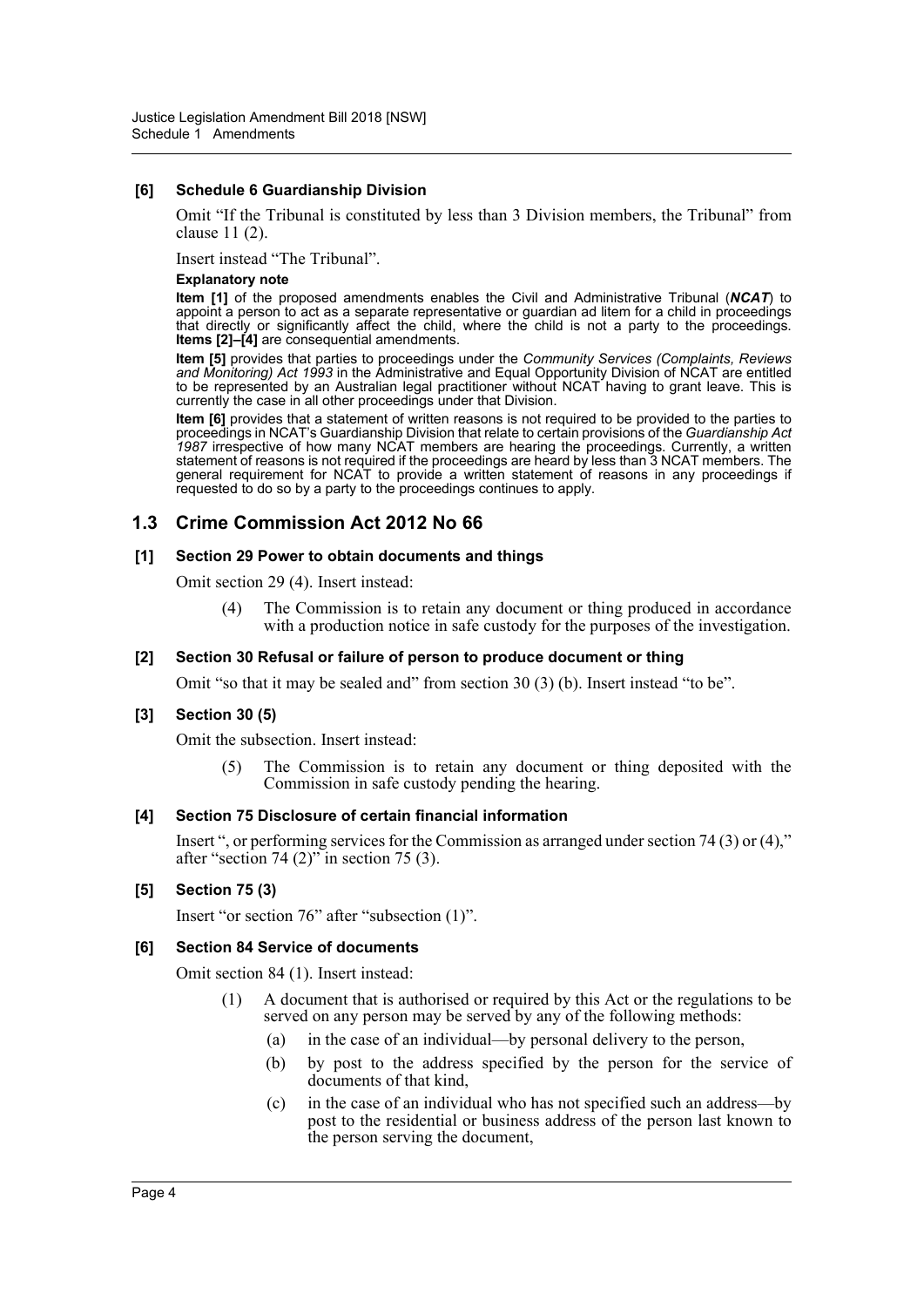- (d) in the case of a corporation—by post to the registered office or any other office of the corporation or by leaving it at any such office with a person apparently over the age of 16 years,
- (e) by email to an email address specified by the person for the service of documents of that kind,
- (f) by any other method authorised by the regulations for the service of documents of that kind.

# **[7] Section 84 (3)**

Insert after section 84 (2):

(3) In this section:

*serve* includes give or send.

### **Explanatory note**

**Items [1] and [3]** of the proposed amendments remove the requirement for the Crime Commission (the *Commission*) to seal a document or thing that is produced to the Commission as part of an investigation. The Commission will still be required to keep the documents and things in safe custody. **Item [2]** is a consequential amendment.

**Item [4]** provides that the Commission may waive the usual financial information disclosure requirements that apply to Commission staff in the case of staff seconded from another NSW government agency or police officers seconded from outside NSW. **Item [5]** clarifies that the waiver operates to waive the ongoing requirement to disclose changes in a person's financial information under section 76.

**Items [6] and [7]** update the methods for serving a document, including by allowing service by email if the person specifies that such a document may be served by email to a specified email address.

# **1.4 Crimes Act 1900 No 40**

# **[1] Section 73 Sexual intercourse with child between 16 and 18 under special care**

Omit section 73 (3) (b). Insert instead:

(b) the offender is a member of the teaching staff of the school at which the victim is a student, or

# **[2] Section 73 (6)**

Insert after section 73 (5):

- (6) In this section:
	- *member of the teaching staff* of a school means:
	- (a) a teacher at the school, or
	- (b) the principal or a deputy principal at the school, or
	- (c) any other person employed at the school who has students at the school under his or her care or authority.

# **[3] Section 94 Robbery or stealing from the person**

Insert "(a)" before "robs".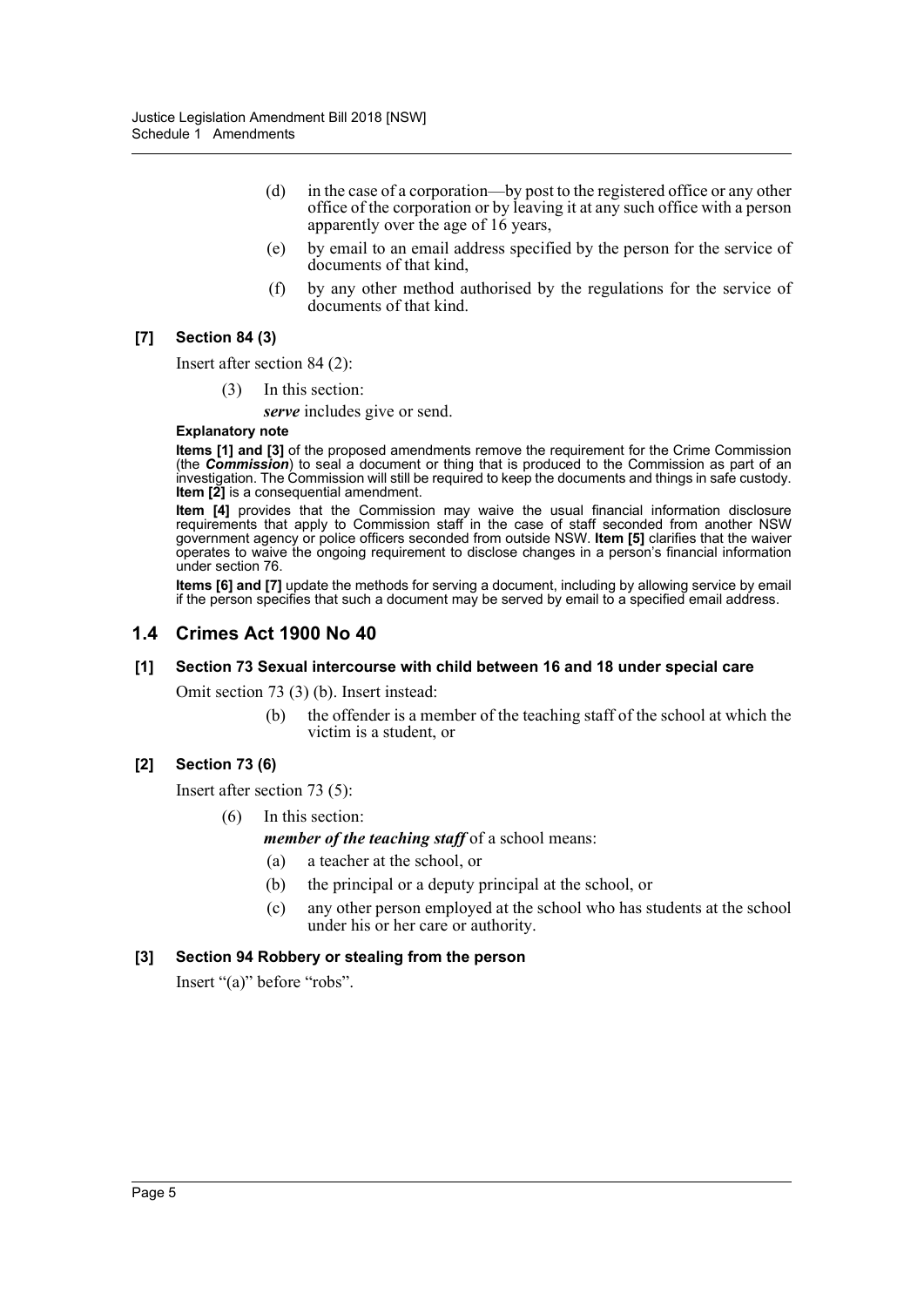# **[4] Section 94**

Insert "(b)" before "steals".

#### **Explanatory note**

**Items [1] and [2]** of the proposed amendments expand an existing provision that makes it an offence for a person (the *offender*) to have sexual intercourse with a person aged between 16 and 18 years (the *victim*) if the offender is the victim's school teacher. The offence will now extend to any member of the teaching staff at the school at which the victim is a student, including teachers, the principal or deputy principal and any other person employed at the school who has students at the school under his or her care or authority. The offence continues to apply to other special care relationships, including where the offender has an established personal relationship with the victim in connection with the provision of religious, sporting, musical or other instruction to the victim.

**Items [3] and [4]** are law revision amendments and are consequential on amendments to the *Criminal Procedure Act 1986* in Schedule 1.5 [2], [4] and [8].

# **1.5 Criminal Procedure Act 1986 No 209**

#### **[1] Section 174 Commencement of private prosecutions**

Omit "by the court" from section 174 (3). Insert instead "by a Magistrate".

## **[2] Schedule 1 Indictable offences triable summarily**

Omit "section 94" from clause 3 (b) in Table 1. Insert instead "section 94 (b)".

# **[3] Schedule 1, Table 1, clause 3 (c)**

Insert "193B (3)," after "192,".

# **[4] Schedule 1, Table 1, clause 3A**

Insert after clause 3:

#### **3A Robbery**

An offence under section 94 (a) of the *Crimes Act 1900*.

# **[5] Schedule 1, Table 1, clause 15 (2)**

Insert "319," after "317,".

# **[6] Schedule 1, Table 1, clause 29A**

Insert after clause 29:

#### **29A Supply prohibited drug involving more than indictable quantity but less than commercial quantity**

An offence under section 25 (1) of the *Drug Misuse and Trafficking Act 1985* where the amount of prohibited drug concerned is more than the applicable indictable quantity but less than the applicable commercial quantity.

# **[7] Schedule 1, Table 1, clause 30** Omit "section 32 (1) (a)–(f)". Insert instead "section 32 (1) (a), (b), (c1), (d), (e) or (f)".

# **[8] Schedule 1, Table 2, clause 3 (b)**

Omit "section 94". Insert instead "section 94 (b)".

# **[9] Schedule 1, Table 2, clause 3 (c)**

Insert "193B (3)," after "192,".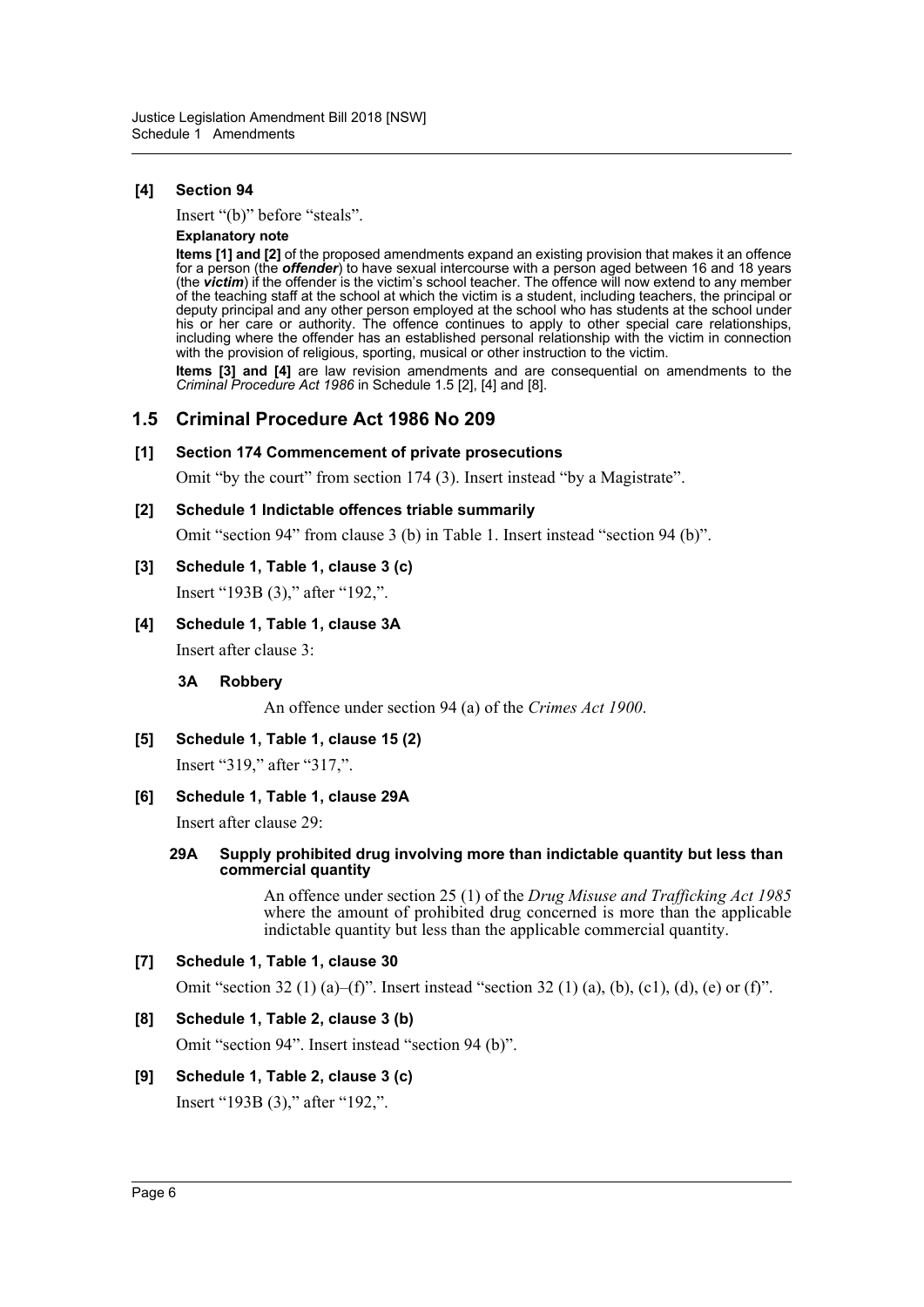# **[10] Schedule 2 Savings, transitional and other provisions**

Insert at the end of the Schedule, with appropriate Part and clause numbering:

# **Part Provision consequent on enactment of Justice Legislation Amendment Act 2018**

# **Application of amendments**

An amendment made to Schedule 1 to this Act by the *Justice Legislation Amendment Act 2018* does not apply to proceedings for an offence that commenced before the commencement of that amendment.

## **Explanatory note**

**Item [1]** of the proposed amendments provides that a Magistrate, rather than the Local Court, is to be responsible for determining whether a court attendance notice is to be signed and issued in the case of a private prosecution for a summary offence, where a registrar has already refused to sign the notice.

**Items [3]–[6]** provide that the following indictable offences are to be dealt with summarily unless the prosecutor or person charged elects to have the offence dealt with on indictment:

- (a) robbery (section 94 of the *Crimes Act 1900*),
- (b) recklessly dealing with proceeds of crime (section 193B (3) of the *Crimes Act 1900*) where the value of the proceeds is more than \$5,000,
- (c) perverting the course of justice (section 319 of the *Crimes Act 1900*),
- (d) supplying a prohibited drug (section 25 (1) of the *Drug Misuse and Trafficking Act 1985*) where the quantity of the prohibited drug involved is less than the commercial quantity.
- **Items [2], [7] and [8]** are consequential amendments.

**Item [9]** provides that the offence of recklessly dealing with proceeds of crime (section 193B (3) of the *Crimes Act 1900*), where the value of the proceeds is \$5,000 or less, is to be dealt with summarily by the Local Court unless the prosecutor elects to have the offence dealt with on indictment. **Item [10]** is a transitional provision.

# **1.6 Criminal Records Act 1991 No 8**

# **Section 19C Eligible homosexual offence convictions may be extinguished**

Omit paragraph (b) from the note to section 19C (1). Insert instead:

(b) the offender is a member of the teaching staff at the school at which the victim is a student, or

# **Explanatory note**

The proposed amendment updates a reference to section 73 of the *Crimes Act 1900* as a consequence of the amendment to that section in Schedule 1.4.

# **1.7 Drug Misuse and Trafficking Act 1985 No 226**

# **[1] Section 32 Penalty for certain offences dealt with on indictment**

Omit section 32 (1) (c). Insert instead:

- (c) an offence under section 25 (1),
- (c1) an offence under section 25 (1A),

# **[2] Section 32 (1) (d) and (e)**

Omit "or (c)" wherever occurring. Insert instead ", (c) or (c1)".

# **[3] Section 32 (2)**

Omit the subsection.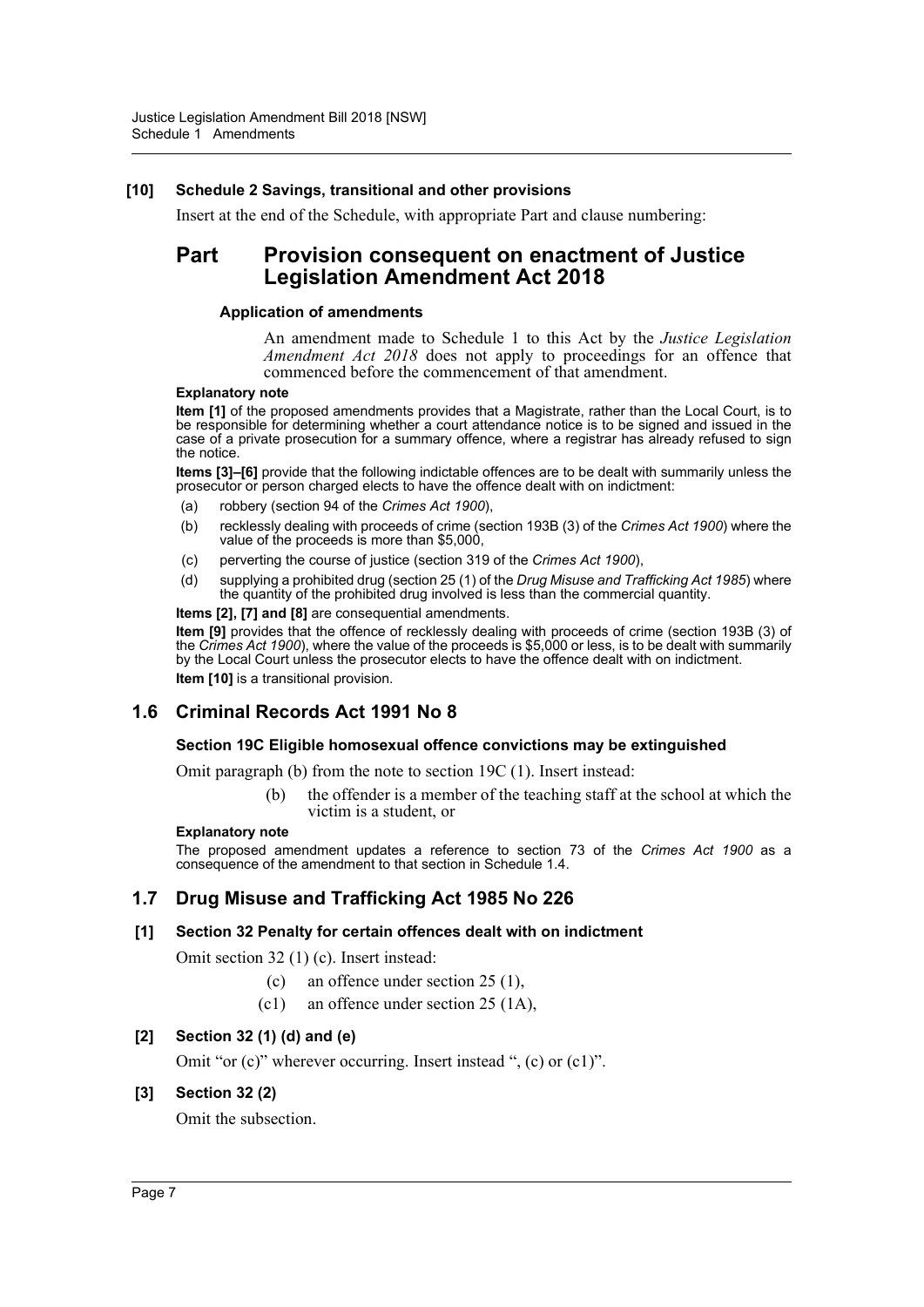# **[4] Section 32, note**

Insert at the end of the section:

**Note.** Offences referred to in this section may be dealt with summarily in certain cases. See Chapter 5 of and Schedule 1 to the *Criminal Procedure Act 1986*.

#### **Explanatory note**

**Item [1]** of the proposed amendments enables the offence of supplying a prohibited drug under section 25 (1) to be dealt with summarily under the *Criminal Procedure Act 1986* (see Schedule 1.5 [6] and [7]). **Item [2]** is a consequential amendment.

**Item [3]** is a law revision amendment that omits a provision that is unnecessary because of the operation of Chapter 5 of the *Criminal Procedure Act 1986*. **Item [4]** is a consequential amendment.

# **1.8 Evidence Act 1995 No 25**

## **Section 160 Postal articles**

Omit "fourth" from section 160 (1). Insert instead "seventh".

#### **Explanatory note**

The proposed amendment provides that a postal article is presumed to have been received 7 working days after it is sent, rather than 4 working days, as a consequence of changes to Australia Post delivery times.

# **1.9 Land and Environment Court Act 1979 No 204**

#### **[1] Section 20 Class 4—environmental planning and protection, development contract and strata renewal plan civil enforcement**

Omit "section 193" from section 20 (1) (cg). Insert instead "sections 193 and 202".

## **[2] Section 20 (1) (cga)**

Omit "Division 2 of Part 13".

Insert instead "Division 2 of Part 13 and sections 13.22 and 13.27".

# **[3] Section 20 (1) (ck)**

Insert after section 20 (1) (cja):

(ck) proceedings under section 57 of the *Dangerous Goods (Road and Rail Transport) Act 2008*,

# **[4] Section 20 (1) (dg)**

Insert after section 20 (1) (df1):

(dg) proceedings under section 353D of the *Water Management Act 2000*,

#### **Explanatory note**

**Items [1]–[4]** of the proposed amendments provide that proceedings under the following provisions are to be dealt with under Class 4 of the Land and Environment Court's jurisdiction:

- (a) section 202 of the *National Parks and Wildlife Act 1974*,
- (b) sections 13.22 and 13.27 of the *Biodiversity Conservation Act 2016*,
- (c) section 57 of the *Dangerous Goods (Road and Rail Transport) Act 2008*,
- (d) section 353D of the *Water Management Act 2000*.

The proceedings involve the recovery of costs, expenses and compensation from an offender against whom an offence against the Act concerned has been proved, and in the case of the *Biodiversity Conservation Act 2016* proceedings relating to the enforcement of undertakings are also included.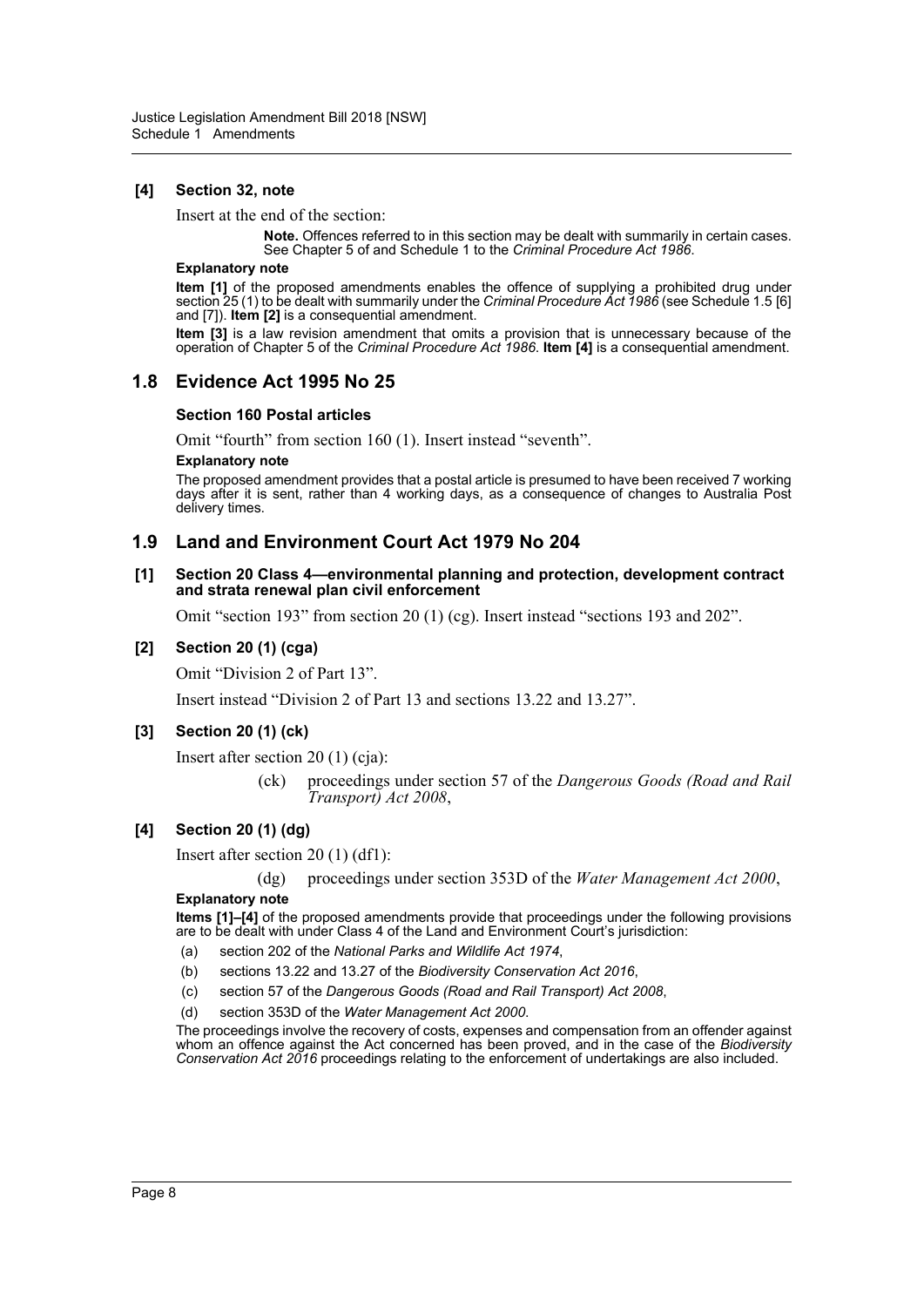# **1.10 Law Enforcement (Powers and Responsibilities) Act 2002 No 103**

# **Section 134 Orders for the taking of identification particulars**

Insert after section 134 (5) (c) (i):

(ia) section 111 (1) (a) or (b) or (3) (a) or (b),

#### **Explanatory note**

The proposed amendment provides that a court that finds the offence of driving with illicit drugs in a person's oral fluid, blood or urine under section 111 of the *Road Transport Act 2013* to have been proven may make an order requiring the person to attend a police station to have the person's photograph, finger-prints and palm-prints taken.

# **1.11 Succession Act 2006 No 80**

#### **[1] Section 3 Definitions**

Omit "fee and reward" from section 3 (4) (a). Insert instead "fee or reward".

## **[2] Section 23 Execution of will made under order**

Omit section 23 (2). Insert instead:

(2) A will may be signed by the Registrar for the purposes of subsection (1) (b) even after the death of the person in relation to whom the order was made.

#### **[3] Section 58 When an application may be made**

Insert "or the parties to the proceedings consent to the application being made out of time" after "shown" in section 58 (2).

### **[4] Section 64**

Omit the section. Insert instead:

#### **64 Orders may affect property outside jurisdiction**

A family provision order may be made in respect of property situated outside New South Wales when, or at any time after, the order is made, only if the deceased person was, at the time of death, domiciled in New South Wales.

#### **[5] Section 124**

Omit the section. Insert instead:

#### **124 Spouses' entitlement where any issue are not issue of a surviving spouse**

If an intestate leaves more than one spouse and any issue who are not issue of a surviving spouse, the spouses are entitled to share, in accordance with this Division:

- (a) the intestate's personal effects, and
- (b) the statutory legacy that would be payable if the intestate had left only one surviving spouse, and
- (c) one-half of the remainder (if any) of the intestate estate.

#### **Explanatory note**

**Item [2]** of the proposed amendments provides that the Registrar of the Supreme Court may sign a will, being a will that is made or altered by an order of the Supreme Court for a person without testamentary capacity, for the purposes of executing the will, even after the death of the person in relation to whom the order was made.

**Item [3]** enables an application for a family provision order to be made later than 12 months after the death of the deceased person if the parties to the proceedings consent to the application being made out of time.